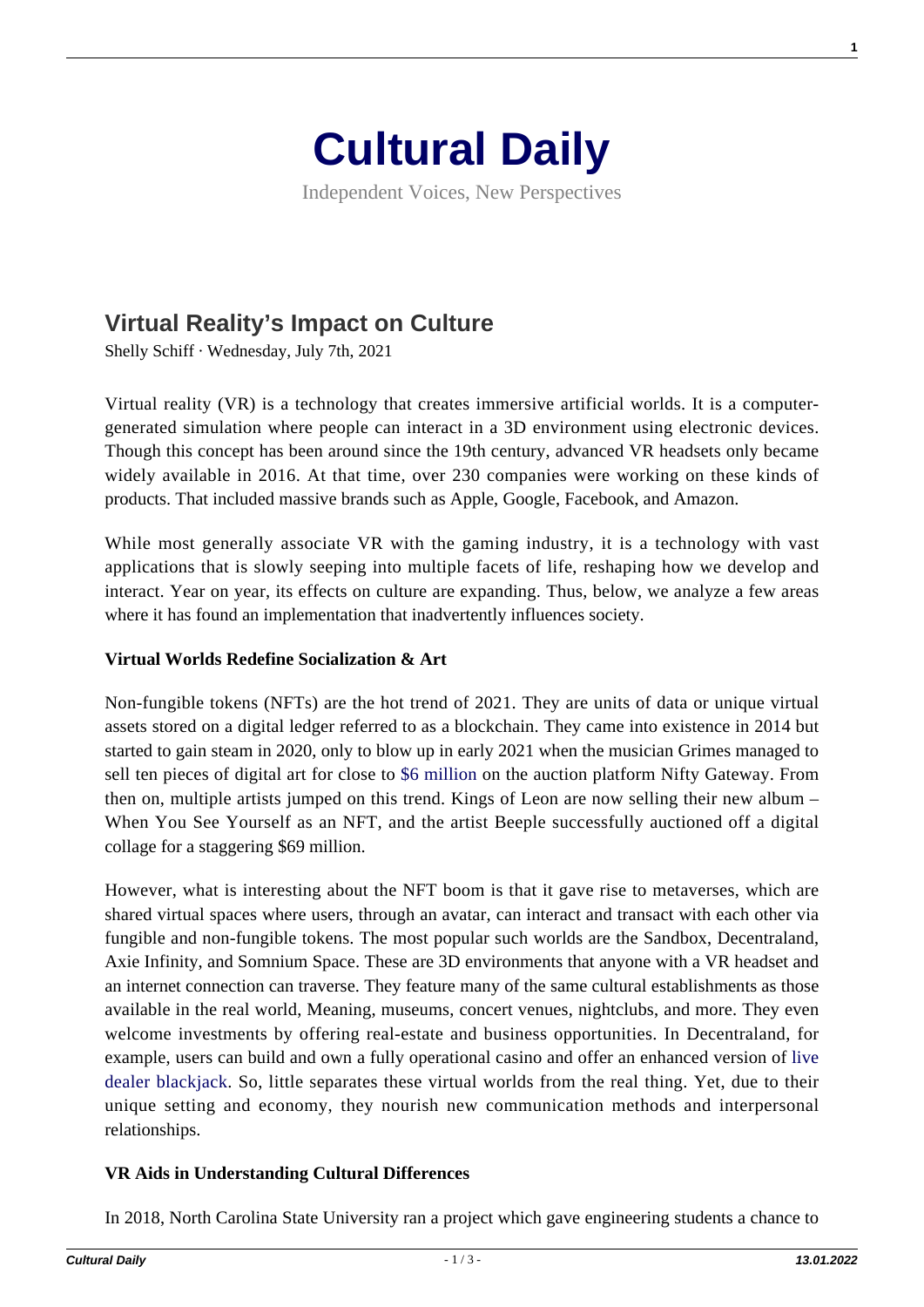discover the cultural assumptions that guide business communication. The project got funded through a grant for the innovative use of technology given to the university's Distance Education and Learning Technology Applications unit. It aimed to develop custom training for business people, as teaching cultural competency is a long-standing aspect of the university's Global Training Initiative.

The project consisted of a workshop that featured a virtual meeting between people from China, Singapore, India, and the US where tensions arise. In the first section of the workshop, the participants observe the gathering happening in a Chinese office through a VR headset. In the second section, they get assigned a role as one of the people in the room, assuming the first-person perspective. During several periods throughout the meeting, the action stopped, and the participants could hear the thoughts of their alternate selves. These stop-action vignettes reveal the cultural assumptions present in the communication first-hand and how they influence interaction.

According to the project's lead, Ilin Misaras, the use of VR technology in this and similar exercises is paramount because experiencing an event through another person's eyes and hearing their thoughts can help build empathy. After the workshop, participants were able to argue the points of their assigned character more strongly. Therefore, the use of VR for scenario-based experiences can have vast implementations and help in relationship building.

### **Virtual Reality Is Revolutionizing Interpersonal Skill Development**

When discussing cultural diversity and VR, it is interesting to note that the US Department of Defense incorporates VR-based exercises that enable military personnel to function in culturally complex environments via simulated experiences. Corporate juggernauts such as [Procter &](https://www.warc.com/newsandopinion/news/pg-taps-a-vr-programmatic-future/37901) [Gamble](https://www.warc.com/newsandopinion/news/pg-taps-a-vr-programmatic-future/37901) utilize a similar approach via VR to reinforce an empathic and inclusive corporate culture by providing true-to-life discrimination experiences.

Virtual reality technology as an educational tool does not only have the function to bring an added visual aspect to the learning process. Its objectives are also to help trainees/students improve their communicational skills and emotional intelligence, among other things. A growth mindset needs an open-minded educational context that is flexible. Only in such a space can trainees/students learn as much about themselves as the challenges they are trying to overcome. A virtual reality setting can help them discover their capability to bend in different situations en route to growing into individuals that can function better with others.

## *Photo by [Online United States Casino](https://www.onlineunitedstatescasinos.com/)*

### *This content is provided by a sponsoring party to provide information to our readers.*

This entry was posted on Wednesday, July 7th, 2021 at 2:29 am and is filed under [Check This Out](https://culturaldaily.com/category/check-this-out/) You can follow any responses to this entry through the [Comments \(RSS\)](https://culturaldaily.com/comments/feed/) feed. Both comments and pings are currently closed.